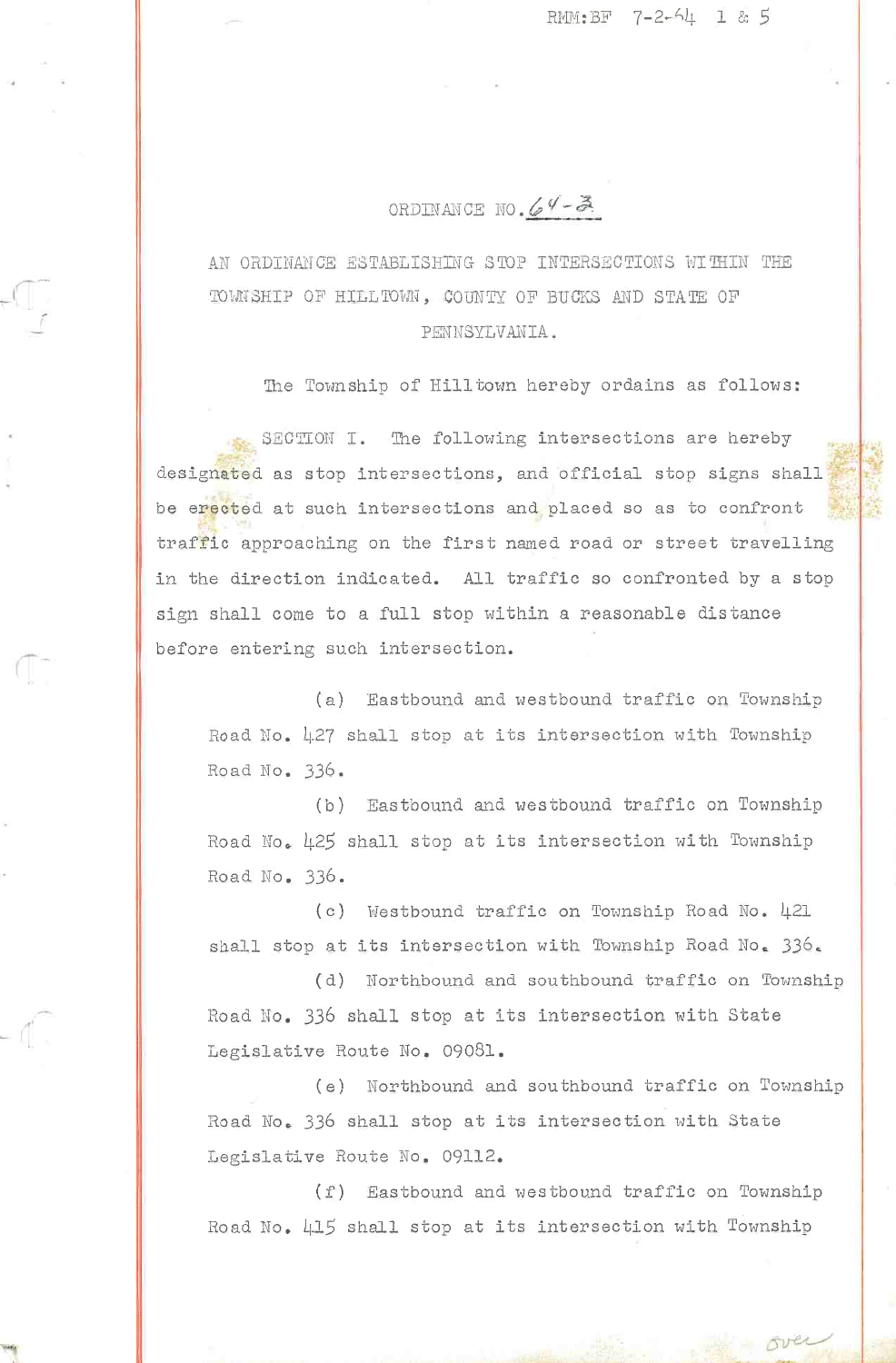Road No. 336.

 $(g)$  Eastbound and westbound traffic on Township Road No. 417 shall stop at its intersection with Township  $RoadNo.340.$ 

(h) Northbound and southbound traffic on Township Road No. 346 shall stop at its intersection with Township Road No. 417.  $(4/9)$ 

L- (i) Northbound and southbound traffic on Township Road No. 350 shall stop at its intersection with Township Road No. 417.

(j) Southbound traffic on Township Road No.  $358$ shall stop at its intersection with Township Road No.  $\mu$ 13.

(k) Northbound and southbound traffic on Township Road No. 360 shall stop at its intersection with Township Road No. 413.

(1) Northbound and southbound traffic on Township Road No. 362 shall stop at its intersection with Township Road No. 413.

 $(m)$  Eastbound and westbound traffic on Township Road No. 415 shall stop at its intersection with Township Road No. 340.

(n) Eastbound and westbound traffic on State Legislative Route No. 09081 shall stop at its intersection with Township Road No. 340.

(o) Northbound traffic on Township Road No. 332 shall stop at its intersection with State Legislative Route No. 09112.

(p) Southbound traffic on Township Road No. 332 shall stop at its intersection with State Legislative Route No. 09112,

-2-